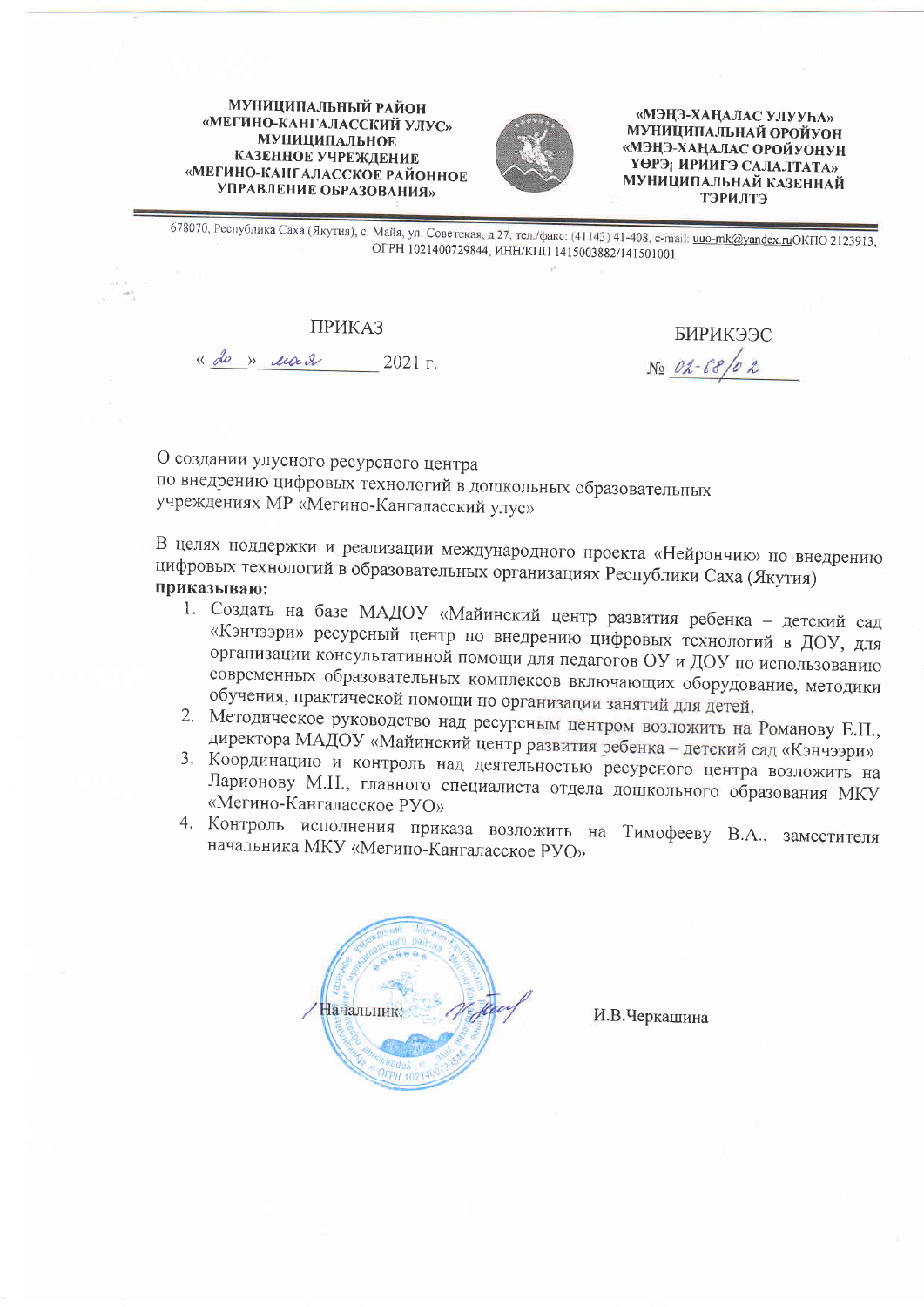**МУНИЦИПАЛЬНЫЙ РАЙОН** «МЕГИНО-КАНГАЛАССКИЙ УЛУС» **МУНИЦИПАЛЬНОЕ** КАЗЕННОЕ УЧРЕЖЛЕНИЕ «МЕГИНО-КАНГАЛАССКОЕ РАЙОННОЕ УПРАВЛЕНИЕ ОБРАЗОВАНИЯ»



«МЭНЭ-ХАНАЛАС УЛУУҺА» МУНИЦИПАЛЬНАЙ ОРОЙУОН «МЭНЭ-ХАНАЛАС ОРОЙУОНУН ҮӨРЭ; ИРИИГЭ САЛАЛТАТА» МУНИЦИПАЛЬНАЙ КАЗЕННАЙ **СТІЛИЧЄТ** 

678070, Республика Саха (Якутия), с. Майя, ул. Советская, д.27, тел./факс: (41143) 41-408, e-mail: uuo-mk@yandex.ruОКПО 2123913, ОГРН 1021400729844, ИНН/КПП 1415003882/141501001

## **ПРИКАЗ**

« 31 » usus 2021 г.

БИРИКЭЭС  $N_2$   $02 - 74/01$ 

О создании улусных опорных центров по профилактике детского дорожно-транспортного травматизма для учреждений дошкольного образования MP «Мегино-Кангаласский улус»

На основании приказа Министерства образования и науки Республики Саха (Якутия)  $N<sub>2</sub>01-03/328$  $O(T)$ 11.03.2021 года. в целях обеспечения качественного **VDOBHA** профилактической работы, информационной и научно-методической поддержки образовательного процесса по профилактике детского дорожно-транспортного травматизма в образовательных учреждениях приказываю:

- 1. Создать на базе МБДОУ «Майинский центр развития ребенка детский сад «Мичил» и МБДОУ «Нижне-Бестяхский детский сад «Солнышко» опорные центры по профилактике детского дорожно-транспортного травматизма для учреждений дошкольного образования MP «Мегино-Кангаласский улус»
- 2. Методическое руководство над опорными центрами возложить на Дьяконову Л.И., директора МБДОУ «Майинский центр развития ребенка - детский сад «Мичил» и Дьяконову Т.В., заведующую МБДОУ «Нижне-Бестяхский детский сал «Солнышко»
- 3. Руководителям опорных центров организовать работу по сотрудничеству с региональным ресурсным Центром по профилактике детского дорожнотранспортного травматизма детским садом «Лингва» ГАУ ДО РС (Я) ЦОиОД «Сосновый бор»
- 4. Координацию и контроль над деятельностью опорных центров возложить на Ларионову М.Н., главного специалиста отдела дошкольного образования МКУ «Мегино-Кангаласское РУО»
- 1. Контроль исполнения приказа возложить на Тимофееву В.А., заместителя начальника МКУ «Мегино-Кангаласское РУО»



И.В.Черкашина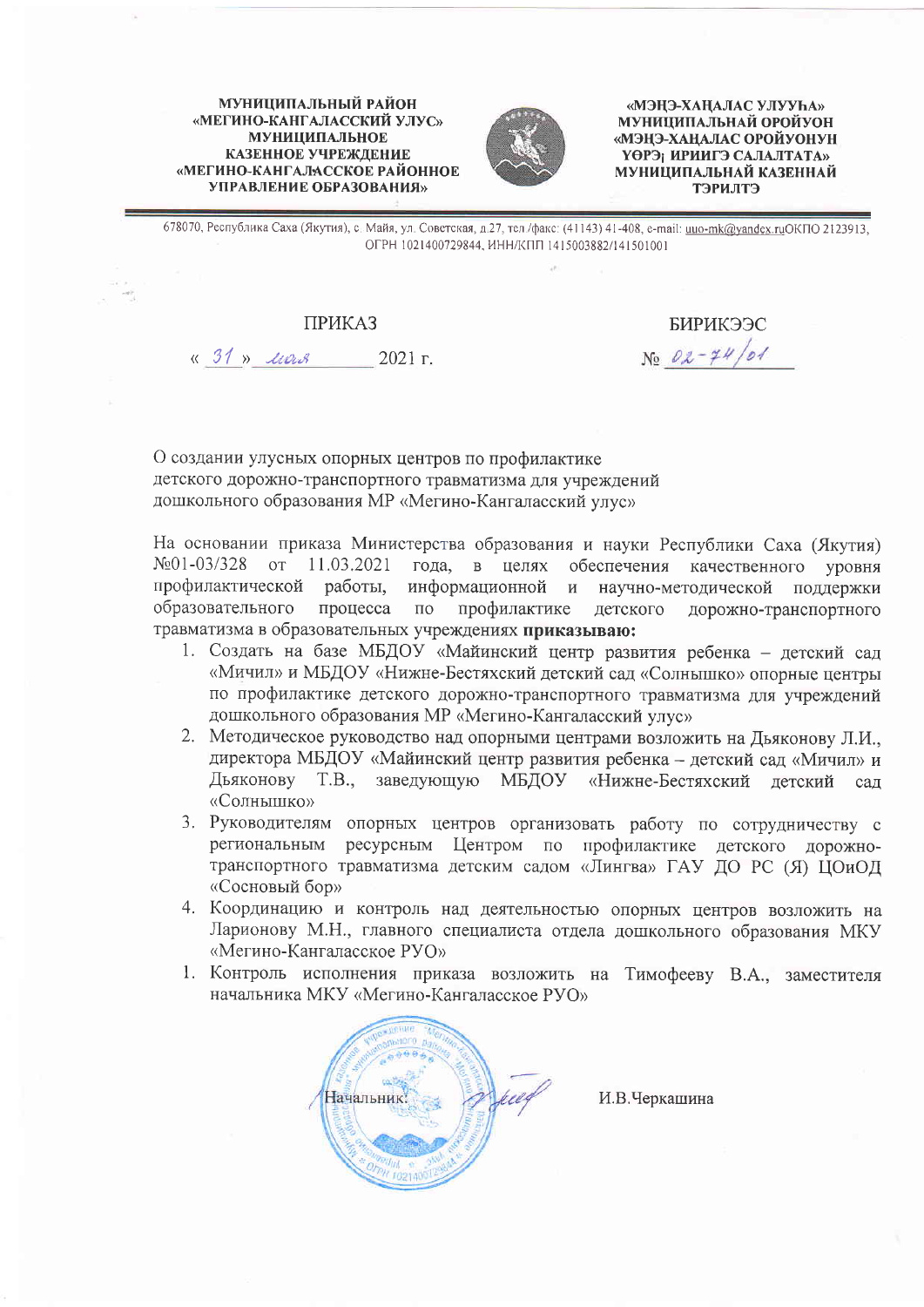## МУНИЦИПАЛЬНЫЙ РАЙОН «МЕГИНО-КАНГАЛАССКИЙ УЛУС» **МУНИЦИПАЛЬНОЕ** КАЗЕННОЕ УЧРЕЖДЕНИЕ «МЕГИНО-КАНГАЛАССКОЕ РАЙОННОЕ УПРАВЛЕНИЕ ОБРАЗОВАНИЯ»



«МЭНЭ-ХАНАЛАС УЛУУҺА» МУНИЦИПАЛЬНАЙ ОРОЙУОН «МЭНЭ-ХАНАЛАС ОРОЙУОНУН ҮӨРЭ; ИРИИГЭ САЛАЛТАТА» МУНИЦИПАЛЬНАЙ КАЗЕННАЙ **ТРИЛТЭ** 

678070, Республика Саха (Якутия), с. Майя, ул. Советская, д.27, тел./факс: (41143) 41-408, e-mail: uuo-mk@yandex.ruОКПО 2123913, ОГРН 1021400729844, ИНН/КПП 1415003882/141501001

**ПРИКАЗ** 

« 18 » general he 2020 г.

БИРИКЭЭС No 02-324/0P

О создании республиканских опорных центров при инновационной площадке по методическому сопровождению развития детской одаренности в Республики Саха (Якутия) Проекта «Одаренный ребенок» МБДОУ «Нижне-Бестяхский детский сад «Сказка» МР «Мегино - Кангаласский улус»

На основании приказа Министерства образования и науки Республики Саха (Якутия)  $N_2$  01-10-22 от 13.01.2020 г. «О создании республиканских опорных центров при инновационных площадках по методическому сопровождению развития детской одаренности в РС (Я) проекта «Одаренный ребенок», в целях реализации плана мероприятий Министерства образования и науки Республики Саха (Якутия) в сфере дошкольного образования, приказываю:

- 1. Создать и утвердить список опорных центров из числа дошкольных образовательных учреждений Мегино-Кангаласского улуса, согласно приказу Министерства образования и науки Республики Саха (Якутия) от 13.01.2020 г. № 01-10-22 (приложение 1 к настоящему приказу).
- 2. Методическое руководство над опорными центрами возложить на Колмакову Е.И., заведующую МБДОУ «Нижне-Бестяхский детский сад «Сказка»
- 3. Руководителям дошкольных образовательных учреждений Мегино-Кангаласского улуса назначить координаторов опорных центров.
- 4. Координацию и контроль над деятельностью опорных центров возложить на Ларионову М.Н., главного специалиста отдела дошкольного образования МКУ «Мегино-Кангаласское  $PYO<sub>2</sub>$
- 5. Контроль исполнения приказа возложить на Тимофееву В.А., заместителя начальника MKУ «Мегино-Кангаласское РУО»



И.В.Черкашина